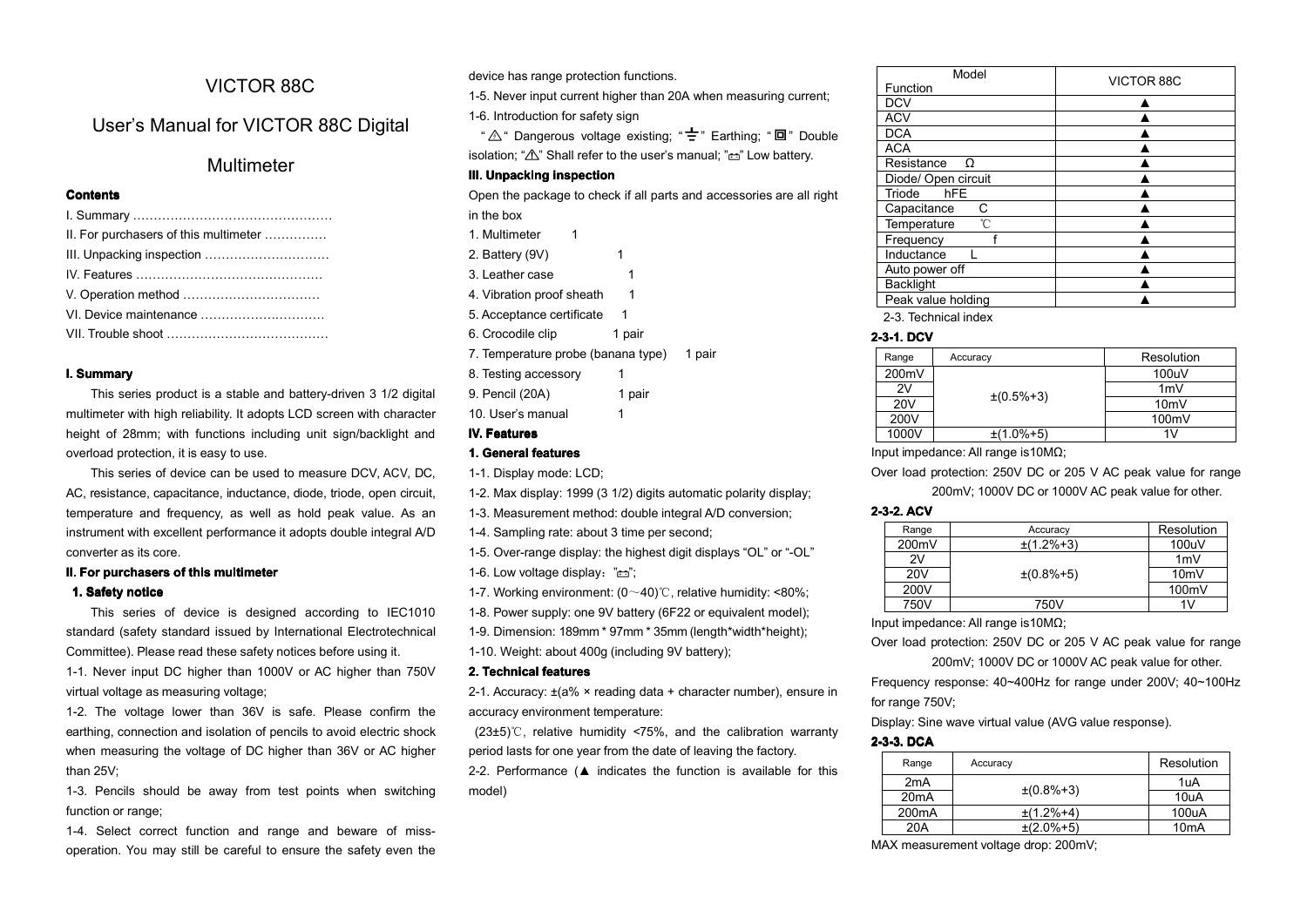Max input current: 20A (no more than 10 seconds);

Over load protection: 0.2A / 250V self-healing fuse for ranges under 200mA, 12A / 250V quick acting fuse for range 20A.

## **2-3-4. ACA**

| Range              | Accuracy          | Resolution        |
|--------------------|-------------------|-------------------|
| 2 <sub>m</sub> A   | $±(1.0\%+5)$      | 1uA               |
| 20mA               |                   | 10uA              |
| 200 <sub>m</sub> A | $\pm (2.0\% + 5)$ | 100uA             |
| 20A                | $±(3.0\%+10)$     | 10 <sub>m</sub> A |

MAX measurement voltage drop: 200mV;

Max input current: 20A (no more than 10 seconds);

Over load protection: 0.2A / 250V self-healing fuse for ranges under

200mA, 12A / 250V quick acting fuse for range 20A.

Frequency response: 40~200Hz;

Display: Sine wave virtual value (AVG value response).

# **2-3-5. Resistance ( Ω )**

| Range           | Accuracy         | Resolution   |
|-----------------|------------------|--------------|
| $200\Omega$     | $\pm(0.8\% + 5)$ | $0.1\Omega$  |
| $2k\Omega$      |                  | 1Ω           |
| $20k\Omega$     | $\pm(0.8\% + 3)$ | 10 $\Omega$  |
| $200k\Omega$    |                  | $100\Omega$  |
| 2M <sub>Ω</sub> |                  | 1k $\Omega$  |
| $20M\Omega$     | $±(1.0\%+15)$    | 10 $k\Omega$ |
| $2000M\Omega$   | ±[5%(读数 -10)+20] | 1ΜΩ          |

Open circuit voltage: lower than 3V;

Over load protection: 250V DC or AC peak value;

Caution: a) If in range 200Ω, please short pencils and measure lead resistance, and then subtract the resistance from the value measured.

b) It is normal to show 10MΩ when pencils shorted in range 2000MΩ, it will not effect the accuracy and shall be subtracted from the value measured. For example: The object resistance is 1000MΩ, the reading value is 1010MΩ, then the correct value shall be  $1010 - 10 = 1000MΩ$ .

c) Lagged showing of value is normal when measuring resistance higher than 1MΩ. Please wait until the display is stable.

# **2-3-6. Capacitance Capacitance (C)**

| Range              | Accuracy           | Resolution        |
|--------------------|--------------------|-------------------|
| 20nF               |                    | 10 <sub>pF</sub>  |
| 200 <sub>n</sub> F | $\pm (2.5\% + 20)$ | 100 <sub>pF</sub> |
| 2uF                |                    | 1nF               |

|  | $\overline{\phantom{a}}$<br>- - - | - |
|--|-----------------------------------|---|
|  |                                   |   |

Testing frequency: 100Hz;

Over load protection: 36V DC or AC peak value;

# **2-3-7. Inductance (L)**

| Range            | Accuracy      | Resolution       |
|------------------|---------------|------------------|
| 2mH              |               | 1uH              |
| 20 <sub>mH</sub> |               | 10uH             |
| 200mH            | $±(2.5\%+20)$ | 100uH            |
| 2H               |               | 1 <sub>mH</sub>  |
| 20H              |               | 10 <sub>mH</sub> |

Testing frequency: 100Hz;

Over load protection: 36V DC or AC peak value;

#### 2-3-8. Temperature (℃)

| Range             | Accuracy                                      | Resolution |
|-------------------|-----------------------------------------------|------------|
| $(-20 - 1000)$ °C | $\pm$ (1.0%+4) < 400°C<br>±(1.5%+15) ≥ 400 °C | 1°C        |

Thermocouple (plug of banana type).

# **2-3-9. Frequency (f)**

| Range   | Accuracy         | Resoluti |
|---------|------------------|----------|
|         |                  | on       |
| 2kHz    |                  | 1Hz      |
| 20kHz   |                  | 10Hz     |
| 200kHz  | $\pm(0.5\% + 4)$ | 100Hz    |
| 2000kHz |                  | 1KHz     |
| 10MHz   |                  | 10KHz    |

Input sensitivity: higher than  $3.5V$  V<sub>P-P</sub>;

Over load protection: 250V DC or AC peak value(less than 10 seconds);

# **2-3-10. 2-3-10. Diode and open circuit circuit test**

|  | Range       | Value displayed                                                                                            | Test condition                                             |  |  |
|--|-------------|------------------------------------------------------------------------------------------------------------|------------------------------------------------------------|--|--|
|  | $+\cdot$ )) | Diode forward<br>voltage<br>drop (Unit: mV)                                                                | Forward DC: about<br>1mA,<br>reverse<br>voltage: about 3V. |  |  |
|  |             | sounds<br><b>Buzzer</b><br>continuously, resistance<br>between two test points<br>is less than $70Ω±20Ω$ . | Open circuit voltage<br>is about 3V.                       |  |  |

Over load protection: 250V DC or AC peak value;

Warning: Never input voltage in this range.

# 2-3-11 Measuring triode's hFE parameter

| Range           | Display<br>range | Test condition                                                  |
|-----------------|------------------|-----------------------------------------------------------------|
| hFE, NPN or PNP | $0 - 1000$       | base electrode current is<br>about 10uA, and Vce is<br>about 3V |

# **V. Operation Operation method**

# **5-1. Operation panel introduction**

1. LCD: display the measured value and the unit;

2. Function keys

2-1. Power switch: turn on /turn off power;

2-2. PK HOLD: Pressing this key will hold all max value measured in the screen showing sign "PH"; press again, "PH" will disappear and exit the status of peak value holding.

2-3. B/L switch to enable backlight which will be turned off auto after about 5 seconds.

2-4. DC/AC: select DC/AC working mode.

3. Rotary switch: to change measurement function and range;

4. Jack for measurement of voltage, resistance and frequency;

5. Common ground: positive input for capacitance (Cx), inductance

(Lx), triode and temperature.

6. Positive jack for current lower than 200mA; negative input for capacitance (Cx), inductance (Lx), triode and temperature.

7. Jack for current 20A.

Please refer to the figure:



# **5-2. Voltage measurement**

1. Insert the black pencil into the "COM" jack, and the red one into the "V/Ω/Hz" jack;

2. Turn the switch to position "V". If the level of voltage to be measured is unknown then select the biggest range and then decrease the range step by step until getting the value with the highest resolution.

3. Popup the key "DC/AC" to enter into DC mode if measuring DC; Press down the key "DC/AC" to set into AC mode.

4. The screen will show the voltage measured if touch the testing point using the pencils; the point touched by the red pencil is in positive voltage if the value showed is positive.

Notice: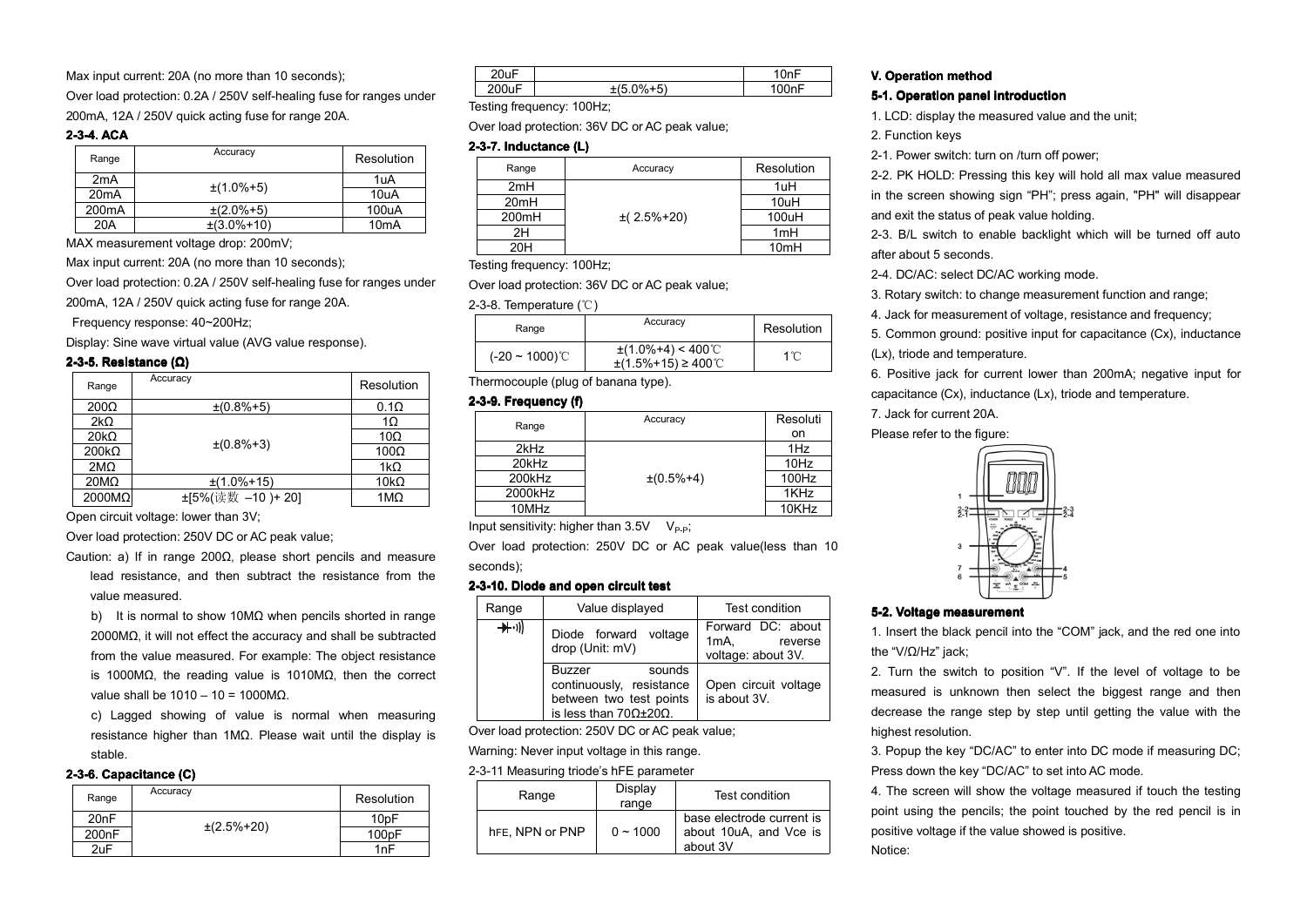1. As showed, "OL" indicates the range is over and shall switch to a higher range.

2. The voltage to be tested shall not over DC 1000V or AC 750V. The pencils shall be away from the testing point as switching functions or ranges.

3. When measuring high voltage circuit, anyparts of your body should not touch the high voltage circuit, otherwise it may hurt your body.

#### **5-3. Current measurement**

1. Insert the black pencil into the "COM" jack, and the red one into the "mA" or "20A" jack.

2. Turn the switch to position "A". If the level of current to be measured is unknown then select the biggest range and then decrease the range step by step until getting the value with the highest resolution.

3. Popup the key "DC/AC" to enter into DC mode if measuring DC: press down the key "DC/AC" to set into AC mode.

4. The screen will show the value of current measured if connect in parallel the pencil to the circuit to be tested; the point touched by the red pencil is in positive voltage if the value showed is positive.

#### **Notice: Notice:**

1. As showed, "OL" indicates the range is over and shall switch to a higher range.

2. The input in "mA" jack shall not over 200mA and "20A" not over 20A (less than 10 seconds of testing duration) as measuring current; the pencils shall be away from testing points as switching function or range.

#### **5-4 Resistance measurement**

- 1. Insert the black pencil into the "COM" jack, and the red one into the "V/Ω/Hz" jack;
- 2. Turn the range switch to resistance position, then bride two pencils at the two ends of the resistor.

#### Notice:

- 1. "OL" will be displayed in screen if the resistance is over the range, then you shall increase the range by one step;
- 2. When input is open circuit, it will display status of overload;
- 3. When measuring resistance on line, ensure that all power of circuit tested are turn down and all capacitor are discharged completely;
- 4. Never input voltage if in resistance measurement mode!

5. It normal for resistance higher than 1MΩ that the reading data is not stable for the first several seconds;

#### **5-5 Capacitance measurement**

- 1. Switch to <sup>a</sup> proper range, and insert pencils into "mA" and "com" jack.
- 2. Connect the two pencils in parallel to the two ends of the capacitor. Please pay attention to the polarity, as the "com" for positive and "mA" for negative.

### Notice:

- 1. If capacitance exceeds the range selected, "OL" will be displayed in screen, then you shall increase the range by one step.
- 2. The LCD may show some rudimental digits upon the starting of capacitance measurement. It's normal and will not affect the testing result;
- 3. If there is serious creepage or capacitor broken down in high capacitance range, the digits showed will be random and unstable.
- 4. Please discharge capacitor completely to avoid device damage before measuring capacitance.

#### **5-6. Inductance measurement**

- 1. Switch to <sup>a</sup> proper range, and insert pencils into "mA" and "com" jack.
- 2. Bridge the pencils on the two ends of inductor. Notice:
- 1. If inductance exceeds the range selected, "OL" will be displayed in screen, then you shall increase the range by one step.
- 2. The inductance value measured for identical inductor may be different if there is different impendence;
- 3. If in range 2mH, please short pencils and measure lead inductance, and then subtract the inductance from the value measured.
- 4. Avoid measuring small inductor in high range, or the accuracy is not guaranteed.

#### **5-7. Temperature Temperature measurement**

Turn range switch to "℃", insert the cathode(black pin) of cold end (free end) of thermocouple into "mA" jack, anode (red pin) into "COM" jack, put the working end (temperature measurement end) of thermocouple on the surface or inside the object to be tested. Then you can read temperature from the screen, and the data is in centigrade.

# **Notice: Notice:**

- 1. As the input end is open, it will show environment temperature if the operation temperature is higher than **18** ℃, or normal temperature if lower than **18** ℃.
- **2. Please never replace temperature sensor, or the accuracy is not guaranteed; guaranteed;**
- **3. Never input voltage voltage if in temperature temperature mode.**

#### **5-8. Frequency measurement**

- 1. Insert pencils or shielded cable into "COM" and "V/Ω/Hz" jack;
- 2. Turn range switch to frequency position and bridge pencils or cables over the signal source or load tested.

# Notice:

- 1. The device can still work if the input is higher than 10V virtual value, but the accuracy is not guaranteed;
- 2. In noise environment, you'd better use shield cable to measure small signal:
- 3. When measuring high voltage circuit, any parts of your body should not touch the high voltage circuit, otherwise it may hurt your body.
- 4. Never input voltage higher than 250V DC or AC peak value, otherwise it may damage your device.

#### **5-9. Triode hFE**

- 1. Turn the range switch to "hFE" position;
- 2. Insert testing accessory into "mA" and"com" jack. Please pay attention to the polarity, as the "com" for positive and "mA" for negative.
- 3. To determine the triode's type, NPN or PNP, insert the emitting, base and collector electrode into the corresponding jacks in testing accessory.

#### **5-10. Diode and open circuit test**

- 1. Insert the black pencil into "COM" jack, and the red one into the " $V/\Omega$ /Hz" jack (Notice: the red pencil is anode):
- 2. Turn the range switch to position " $+$ ")", connect pencils in parallel to the diode tested, with the red pencil to the anode and the black to cathode, then the reading value will be approximate forward voltage drop of the diode; **e:**<br> **e:**<br> **Peak value of the school of the school of the school of the school of the school of the school of the school of the school of parameters of guaranteed;<br>
<b>Peak value of the school of the school of the school of**
- 3. Connect pencils to two points of the circuit to be tested, if buzzer sounds, then the resistance between the two points is lower than (70±20)Ω.

#### **5-11. holding**